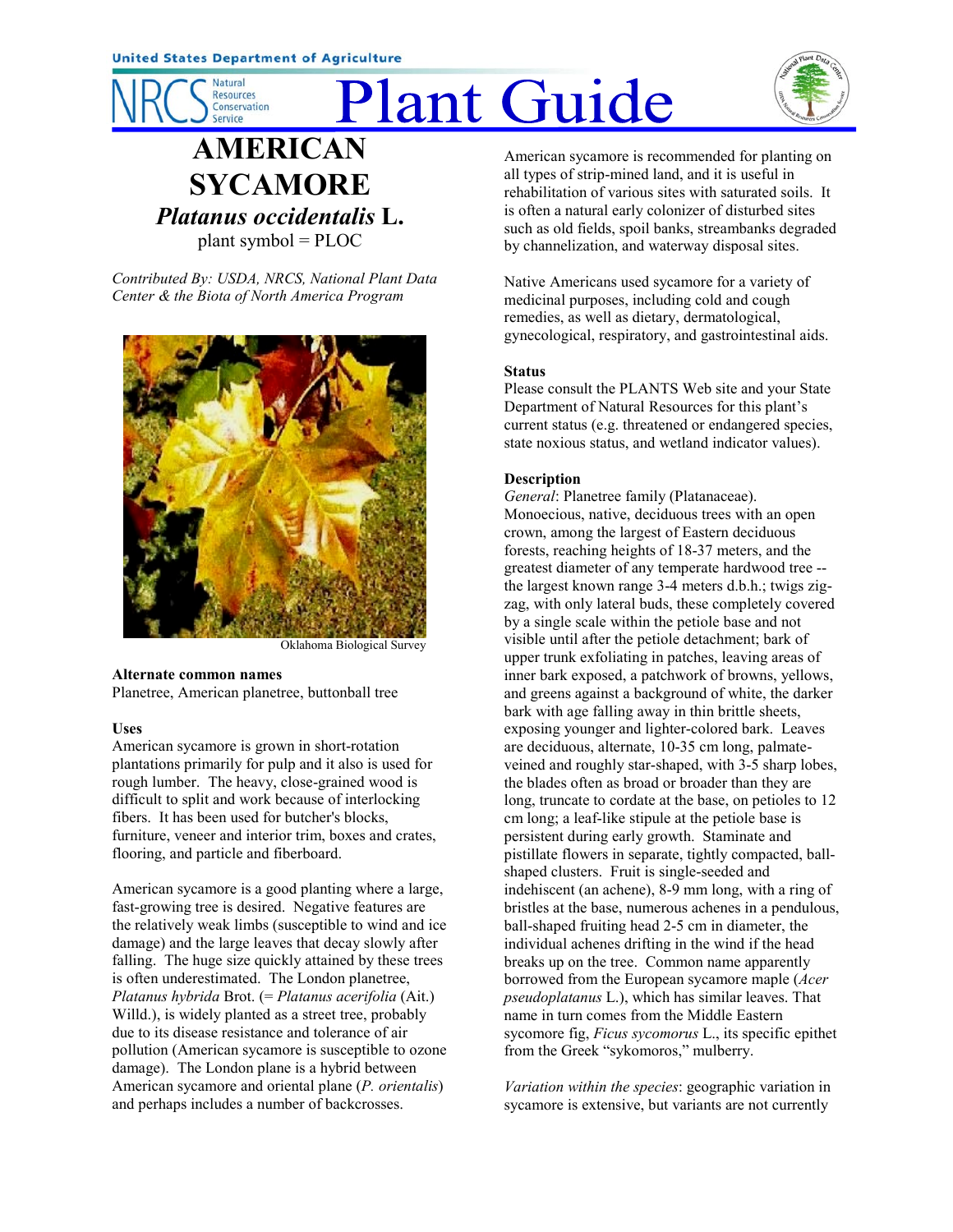formally recognized. *Platanus occidentalis* var. *glabrata* and *P. occidentalis* var. *attenuata* are treated as synonyms of the typical expression.

The similar London planetree (below) distinguished by the lobes of its larger leaves being somewhat longer and narrower (often longer than wide), the fruiting heads 1-2 on each stalk, and the bark often somewhat greener.

# **Distribution**

American sycamore is widespread in the eastern United States, from Texas to Nebraska, Iowa, and Wisconsin and into southern Ontario, Canada; apparently extirpated in Maine. It also occurs in the mountains of northeastern Mexico. For current distribution, please consult the Plant Profile page for this species on the PLANTS Web site.

#### **Adaptation**

It often is a pioneer on upland sites in the central part of its range, but it is primarily a species of bottomland and alluvial soils, also occurring on creek banks, mesic coves and lower slopes, on a wide range of soil types. It is a major pioneer species in the floodplains of large rivers and occurs on a variety of wet sites, including shallow swamps, sloughs, and wet river bottoms where soil is saturated 2-4 months during the growing season. Water dispersal often results in seed deposition on muddy flats highly conducive to germination because seed dispersal occurs when water is receding after spring floods. American sycamore is most commonly found in mixture with sweetgum, boxelder, silver and red maple, cottonwood, and willows. It is found at 0-300 (-750) meter elevation.

American sycamore can tolerate weeks of flooding, even complete submersion of seedlings, provided that the water is aerated. A significant portion of young sycamores can survive almost 2 months of continuously waterlogged soils during dormancy, but sycamore of various stages will die if the entire tree is inundated for more than two weeks during the growing season. Saplings top-killed by flooding may resprout from the root crown.

Flowers appear with the leaves in April-May or as early as late March in the South. Fruits ripen September-October (-November), usually breaking up and falling from the tree through the winter and into spring.

## **Establishment**

Open-grown American sycamores usually begin flowering in 6-7 years. Natural stands of sycamore usually produce appreciable numbers of seed at approximately 25 years; optimum seed production occurs from 50-200 years of age. Good seed crops are produced every 1-2 years. Sycamore seeds do not require any pretreatment for good germination. They do not germinate well in heavy litter or in deep shade or in temperatures outside of 59-86 ° Fahrenheit (15- $30^{\circ}$  C.).

Sycamore seedlings require direct sunlight for good growth and establishment, except perhaps on clay soil. One-year-old seedlings may reach 10 feet, and sprouts may reach 25 feet. The potentially great size of mature trees is correlated with exceptionally rapid growth, and maximum age probably does not exceed 250 years, although Smith (1952) notes that 500-600 may be the upper range.

#### **Management**

American sycamore can be regenerated from natural seed sources, by planting, or by stump and root sprouting. On "silvicultural biomass farms" aimed at maximum fiber production, fertilization is usually necessary, especially with rotations shorter than 5 years. Sycamores in managed plantations interplanted with legumes or other nitrogen-fixing species were larger than control plants 6 years after establishment of the nitrogen fixers. Sycamore has good coppice regeneration potential, although it has been reported that trees died after two successive harvests. A high percentage of stumps sprout, regardless of stump size or time of harvest, although larger and heavier sprouts are produced from dormant season cuts (vs. growing season).

Significant diseases and insect problems occur in managed plantations and landscaping trees of American sycamore but are largely absent from natural stands. Important problems include anthracnose and eastern mistletoe (*Phoradendron* spp.).

Prescribed fire is not recommended for bottomland forests in which sycamore occurs. Bottomland fires usually move rapidly along the surface, consuming shrubs and herbs and usually killing saplings and seedlings of all species. Larger trees suffer bark wounds that create points of entry for rots, stains, and insects. Under extreme conditions, large trees may be killed outright. Fire also reduces soil organic layers, leading to site degradation.

# **Cultivars, Improved and Selected Materials (and area of origin)**

Please check the Vendor Database, expected to be on-line through the PLANTS Web site in 2001 by